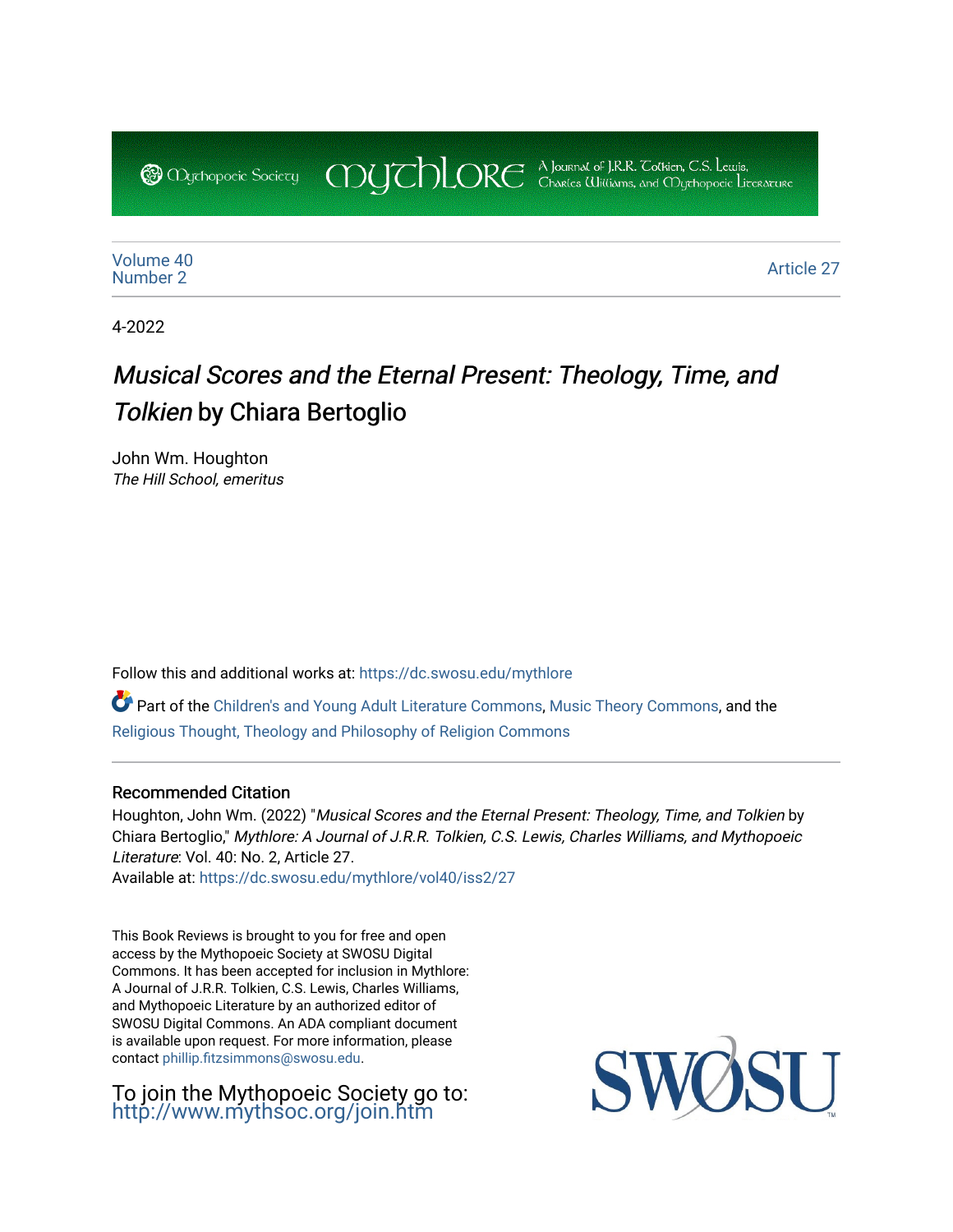## Mythcon 52: The Mythic, the Fantastic, and the Alien

Albuquerque, New Mexico; July 29 - August 1, 2022 <http://www.mythsoc.org/mythcon/mythcon-52.htm>



#### Abstract

Review of Chiara Bertoglio, Musical Scores and the Eternal Present: Theology, Time, and Tolkien (2021).

### Additional Keywords

Music Theory; Eternity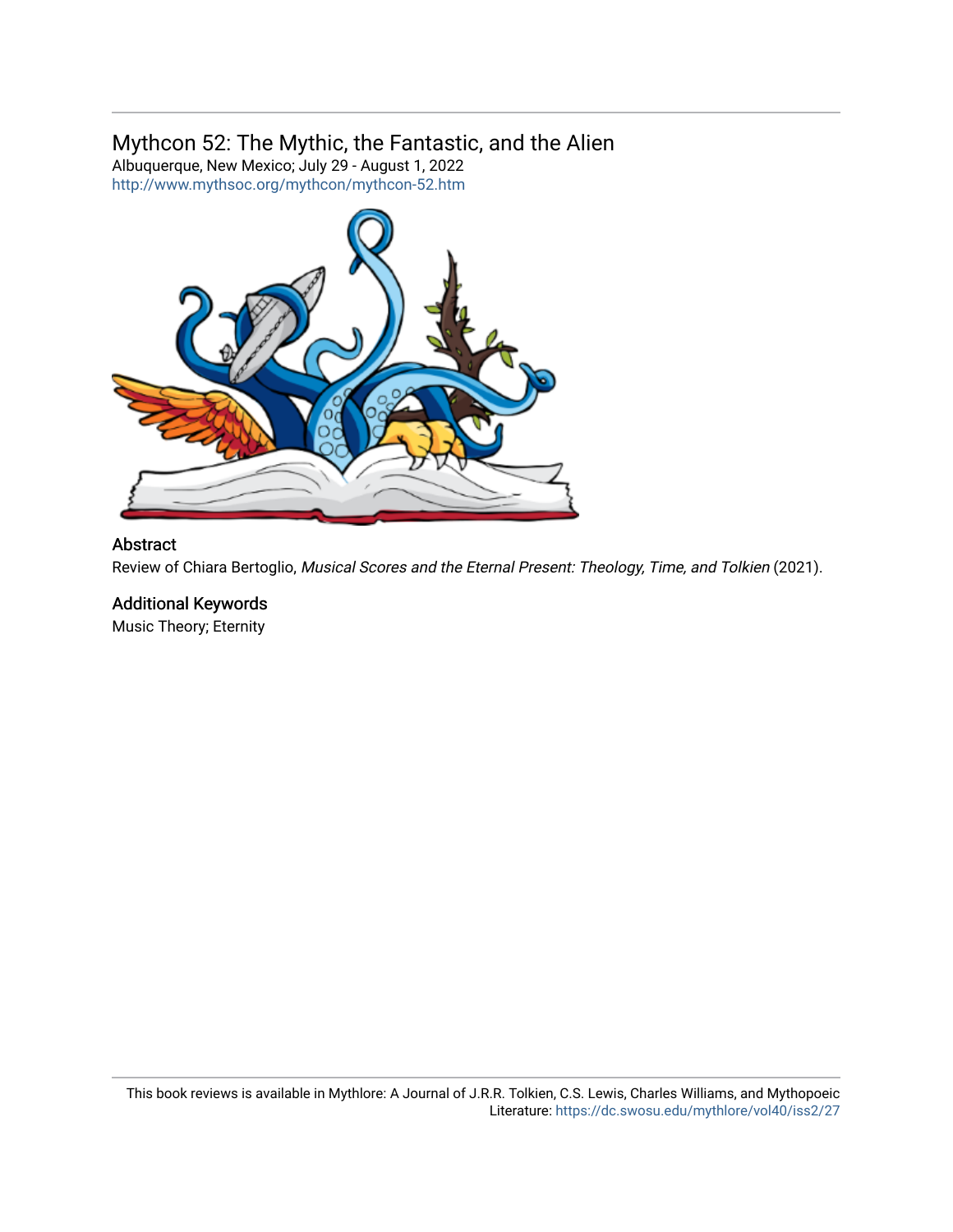collection. Some are more suggestive in their observations and conclusions than others, who argue more aggressively their suggested influences. A further note is that the volume addresses parts of the entire legendarium and not solely *Lord of the Rings* or *The Hobbit*. As stated at the beginning, real, in-depth consideration of the influence of the Classical world on Tolkien's imagination is yet an area to be mined, though some work has already been done. Further, I hope the volume generates additional interest in the Greek and Roman texts mentioned not only in relation to Tolkien and Lewis, but for their own sake.

—Larry Swain

**Works Cited** Tolkien, J.R.R. *The Silmarillion*. 2 nd edition, Houghton Mifflin, 2001.



**MUSICAL SCORES AND THE ETERNAL PRESENT: THEOLOGY, TIME, AND TOLKIEN.** Chiara Bertoglio. Eugene, Oregon, Pickwick Publications (an imprint of Wipf and Stock), 2021. xv + 192 p. ISBN 9781725295025. Hardcover, \$41.00, Paper, \$26.00.

IN This scriking synthesis, at once Learned and accessible, Bertoglio applies IN THE STRIKING SUNT DESIS, AT ONCE LEARNED AND ACCESSIBLE, Bertoglio applies<br>Ther broad knowledge as a concert pianist with graduate degrees in theology both to the persistent problem of timeless divine eternity and to taking "Tolkien's *Ainulindalë* […] as a filter for rereading the biblical narrative of Genesis" (167). The result is an eminently valuable contribution to studies of philosophical theology in relation to Tolkien's legendarium. The book reworks and amplifies four earlier articles: "Dissonant Harmonies: Tolkien's Musical Theodicy,"<sup>1</sup> "High Scores: The Notation of Music, Time and the Eternal Present," "Dante, Tolkien, and the Supreme Harmony," and "Polyphony, Collective Improvisation and the Gift of Creation."

In accordance with its musical topic, the book begins with a *Praeludium*; a *Cadenza* and *Intermezzo* separate the two main parts, and a *Quodlibet* and more personal *Encore* follow the second. The first major section develops the idea of a musical score as a metaphor for divine timelessness, in four chapters: "Time and the Eternal Present" (3-16), "Musical Scores and Temporality" (17-34), "Music as a Syntax of Time" (35-59), and "Observing the Score" (60-78). The idea that the Divine cannot fundamentally exist in time follows directly for a theology which attributes absolute transcendence to the Divine: a Creator which is *totaliter aliter*, totally other than the creation, cannot have its primary existence

<sup>1</sup> I commented briefly on "Dissonant Harmonies" for "The Year's Work in Tolkien Studies." I should also note that I am cited in the book, and that I spoke on "Radio la voce di Arda," on September 10, 2021, at Dr. Bertoglio's invitation.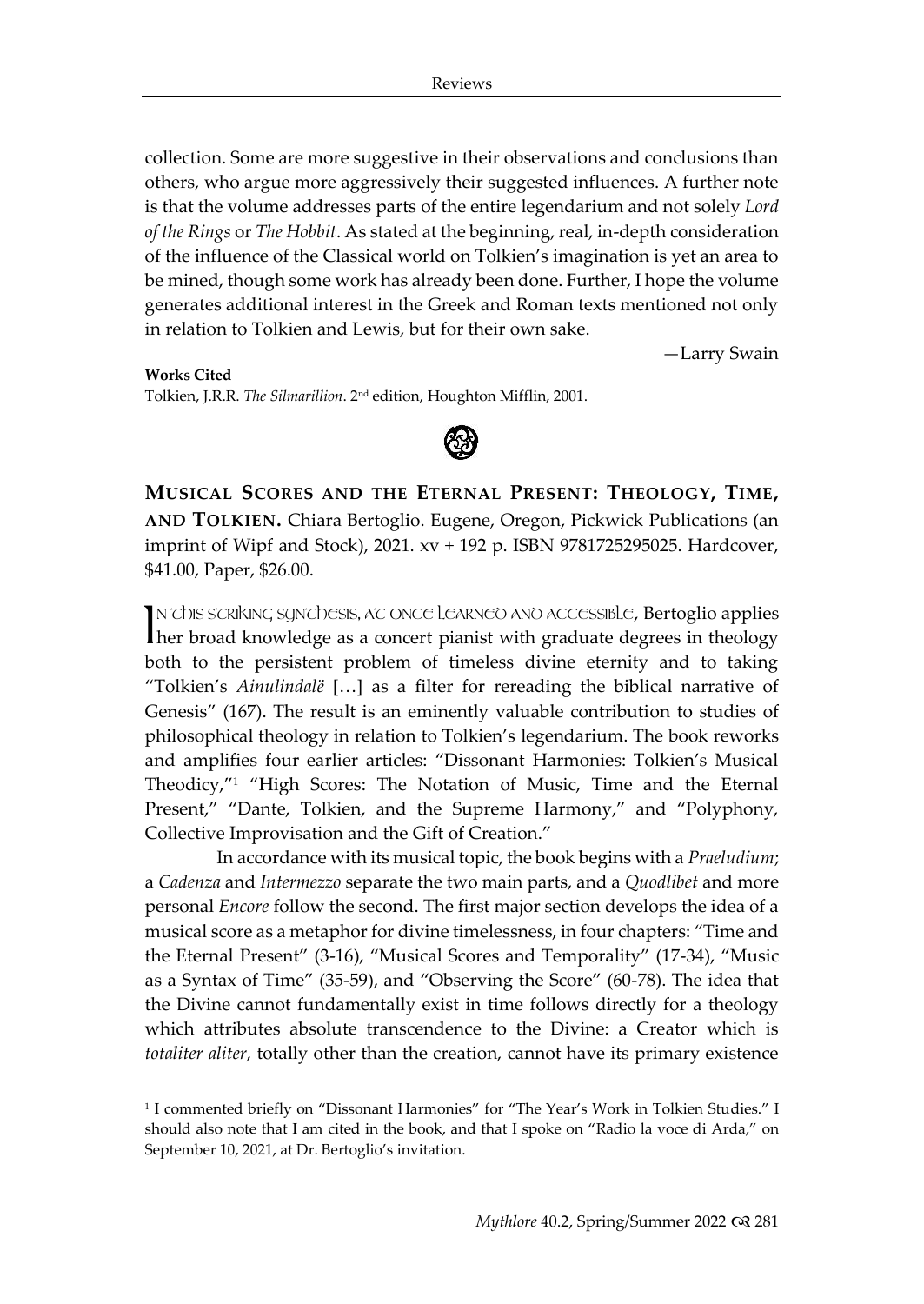*in* that creation, and that implies having neither a physical place-in-which nor a temporal time-at-which. Granted that direct derivation, however, the idea of divine timelessness also plays a role not only in the Jewish, Christian, and Muslim doctrine of creation (God does not precede the Creation in time, because time is an element of Creation: asking what God was doing "before" Creation is equivalent to asking what God is doing "east" of Creation) but also in one response to the problem of foreknowledge and free will (God's omniscience does not conflict with free will because it is not *fore*knowledge, knowledge *in advance of* our actions: transcending time, it is simultaneously contemporaneous with every moment). Divine timelessness with respect to creation was a particular concern of Augustine of Hippo, while timelessness as universal contemporaneity is especially associated with Boethius' *Consolation of Philosophy*: but both the bishop and the ex-consul struggled to find effective images to express the concept. Bertoglio argues that the development of musical scores, as a way of presenting, synchronically and synoptically, polyphonic melodies that naturally unfold in time, give the image the late antique authors needed: "musical reading and performance […] come as close as possible to the experience of a simultaneous presence of evolving temporalities, thus representing a powerful human and creatural analogy to the theological concept of 'eternal present'" (81).

The second part also comprises four chapters: "Beholding God" (87- 102), "Polyphonic Improvisations" (103-117), "Discord and Dissonance" (118- 144), and "Creation and Sub-Creation" (145-163). If the first section considers God's timeless knowledge of creation, the second begins with the creatures' contemplation of divine eternity, particularly as that contemplation is exemplified in the *Ainulindalë.* A Creator with perfect timeless knowledge of the creation knows the fullness of each individual part of that creation: and thus when, through the Creator's self-revelation, the creature comes to know the Creator, the creature also comes to know its authentic self, the way of being which constitutes its perfect freedom and ultimate happiness.<sup>2</sup> Again, the metaphor of the musical score applies: creatures living out their natures as seen in the Creator's self-disclosure are like artists performing the parts that a composer has written for them. The distinction, Bertoglio emphasizes, is that, whereas we commonly understand musicians to be *either* following a score *or* freely improvising, the Creator's score is precisely an account of the authentic individual freedom in which the Creator holds each creature out of non-

<sup>&</sup>lt;sup>2</sup> Cf. Thomas Aquinas, *ST* I<sup>a</sup>. q.103.a.8, "every inclination of anything, whether natural or voluntary, is nothing but a kind of impression from the first mover; as the inclination of the arrow towards a fixed point is nothing but an impulse received from the archer. Wherefore every agent, whether natural or free, attains to its divinely appointed end, as though of its own accord. For this reason God is said 'to order all things sweetly' [Wisdom 8:1]."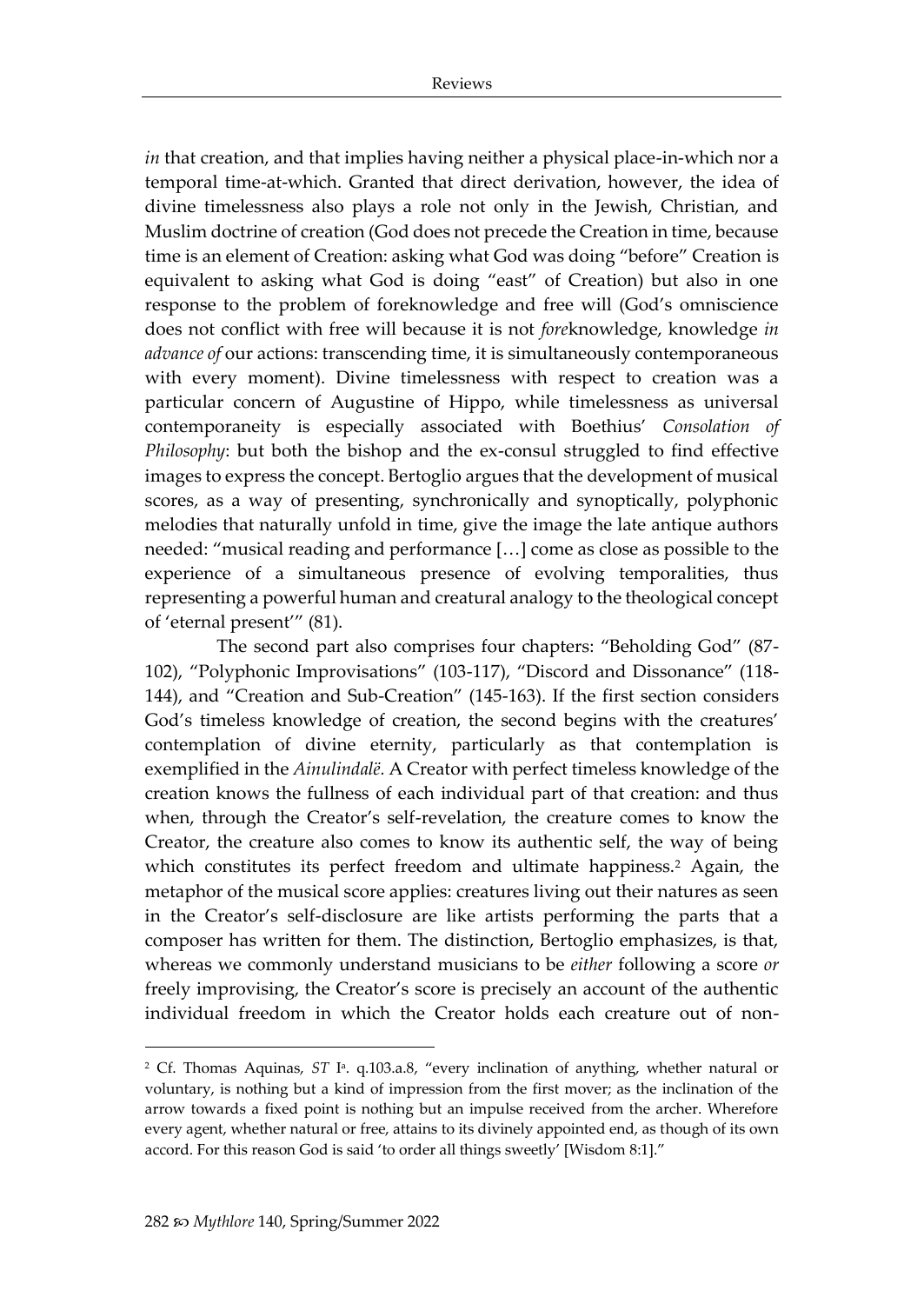existence: "the song of creation is the coincidence of the creatures' free will with God's will" (90). Music history does, Bertoglio goes on to point out, have at least approximations to this combination of improvisation with following a score: in *discant* and *faburden*, polyphonic music features individual musicians improvising, according to set guidelines, over a given plainchant *cantus firmus*, all the while remaining conscious of what the other artists are doing, in what medieval listeners "perceived as an almost mystical embodiment of a communion of souls" (104). Though she also invokes a striking range of other texts (especially Dante's *Commedia*), the mythology of the *Ainulindale*, presenting singers who at first know only the part of the mind of Eru from which they themselves individually arise, then become more conscious of each other, and finally improvise harmoniously together on themes propounded by the Creator*,*  provides Bertoglio particular opportunity to work out the implications of this musical analogy. Melkor's disruption of that improvised harmony mythologizes the origin of evil as toxic individualism: "By following Melkor, his disciples become accompanists instead of polyphonists, while all the others are forced to stay silent in puzzlement or to shout in the attempt to silence him" (122). Notably, Bertoglio argues, Tolkien describes this disruption not as "dissonance" (an inherent part of harmony in which momentarily unpleasing intervals point forward to consonant resolution) but as "discord" (tones unconnected with the given harmonic structure); yet (in keeping with Augustinian principles) Eru is able to bring even this discord into harmony. The Music of the Ainur is, of course, not merely a concert but also a pattern for subcreation, and, conversely, "Music, as the art of time, and as the art which demonstrates how dissonances can (and must) be part of harmony, is the perfect symbol for the redemption of the world, nourishing, as it does, our hope for the Great Music to come" (163).

I do have one theological quibble: Bertoglio at several points refers to the angels as sharing in divine eternity [e.g., "The angels, in Christian theology, are pure spirits who exist in God's eternity," 87; "The angels (in Christian terms) and the Ainur (in Tolkien's legendarium) enjoy an eternal contemplation of the Godhead […]", 98]. There are historic examples of this usage, certainly: Bertoglio cites, for example, Jacques de Liège (96). However, true eternity defined by Boethius as "the complete, simultaneous, and perfect possession of everlasting life" (*Consolation*, V, prose vi)—cannot be a property of a free creature, which is by definition subject to change, i.e., the change involved in making a choice. The Scholastics make a distinction that would, I think, be helpful here, by introducing the term *aevum*, "aeviternity," of which Aquinas says: